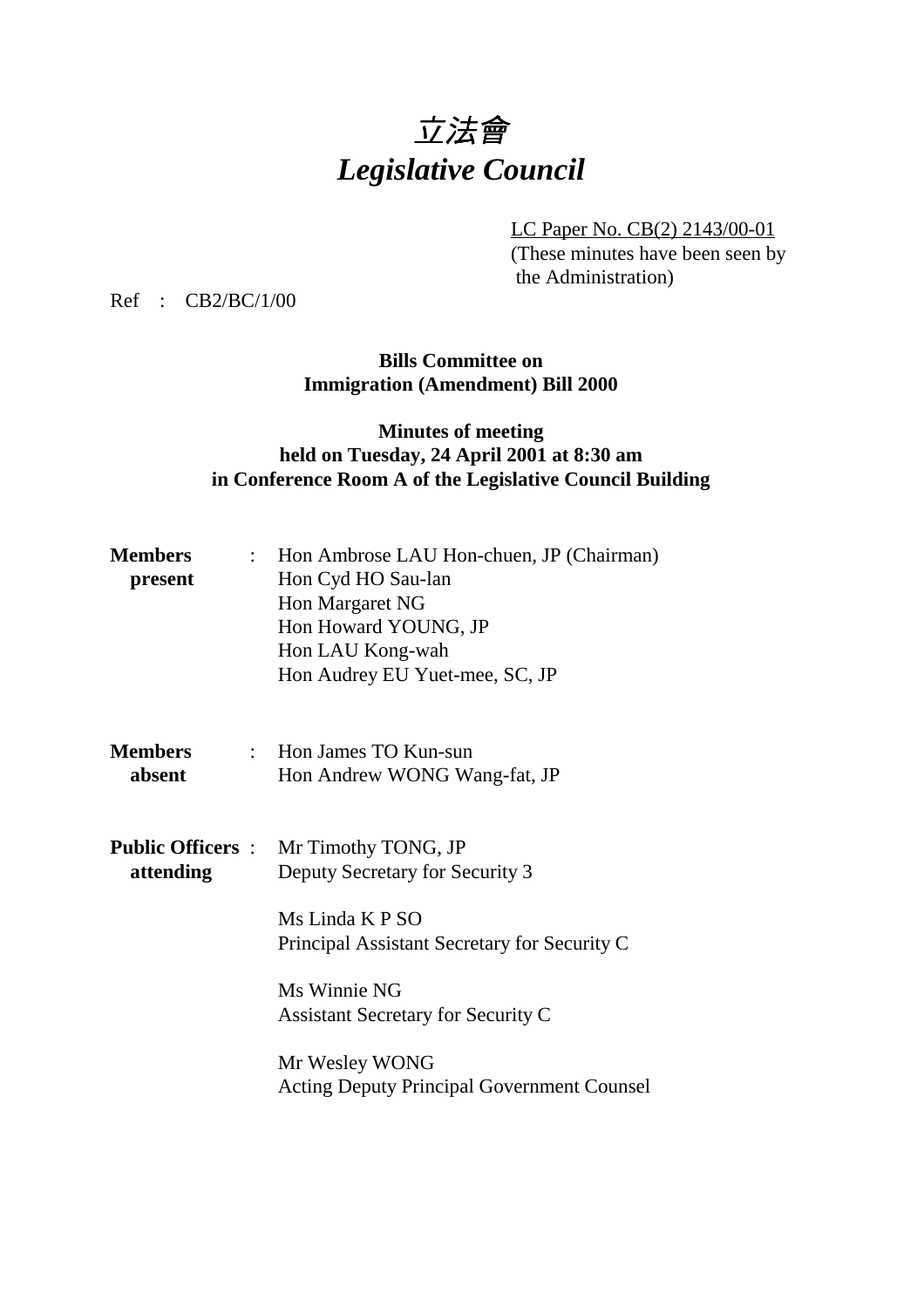|                               | Dr C M LAU<br><b>Chief Chemist</b>                                                    |  |
|-------------------------------|---------------------------------------------------------------------------------------|--|
|                               | Dr LAW Man-yee, Betty<br><b>Senior Chemist</b>                                        |  |
|                               | Mr LAW Yiu-tung<br>Assistant Director of Immigration (Visa & Policies)                |  |
|                               | Mr TSOI Hon-kuen<br><b>Assistant Director of Immigration (Personal Documentation)</b> |  |
| attendance                    | <b>Clerk in : Mrs Sharon TONG</b><br>Chief Assistant Secretary (2)1                   |  |
| <b>Staff</b> in<br>attendance | : Mr Arthur CHEUNG<br>Assistant Legal Adviser 5                                       |  |
|                               | Mr Raymond LAM<br>Senior Assistant Secretary (2)5                                     |  |

#### Action

## **I. Meeting with the Administration**

(LC Paper No. CB(2) 1346/00-01(01))

 At the invitation of the Chairman, Deputy Secretary for Security 3 (DS for S3) briefed members on the Administration's response to issues raised at the previous meeting and the draft Gazette notice as referred to in the proposed section 2AB(7) and 2AB(11) of the Immigration Ordinance (IO). He informed members that there was not yet a finalised genetic testing fee. The fee of about \$2,600 as quoted by the Administration at previous meetings was at the price level of 2000/01. To his knowledge, the Treasury would apply an increase of about 3% to the fee in adjusting it to the 2001/02 price level.

2. Miss Margaret NG commented that the words " $\mathcal{B}(\overline{A})$ " in the Chinese version of the draft Gazette notice might give the impression that a Certificate of Entitlement (C of E) applicant who was requested by the Director of Immigration (D of Imm) to take a genetic test must undergo the prescribed genetic test in the manner specified by D of Imm, but not any self-arranged test. Mr Howard YOUNG said that as the Gazette notice was intended for persons who accepted D of Imm's request of undergoing a prescribed genetic test, consideration might be given to amending "Where a person applying for a Certificate of Entitlement is requested by the Director of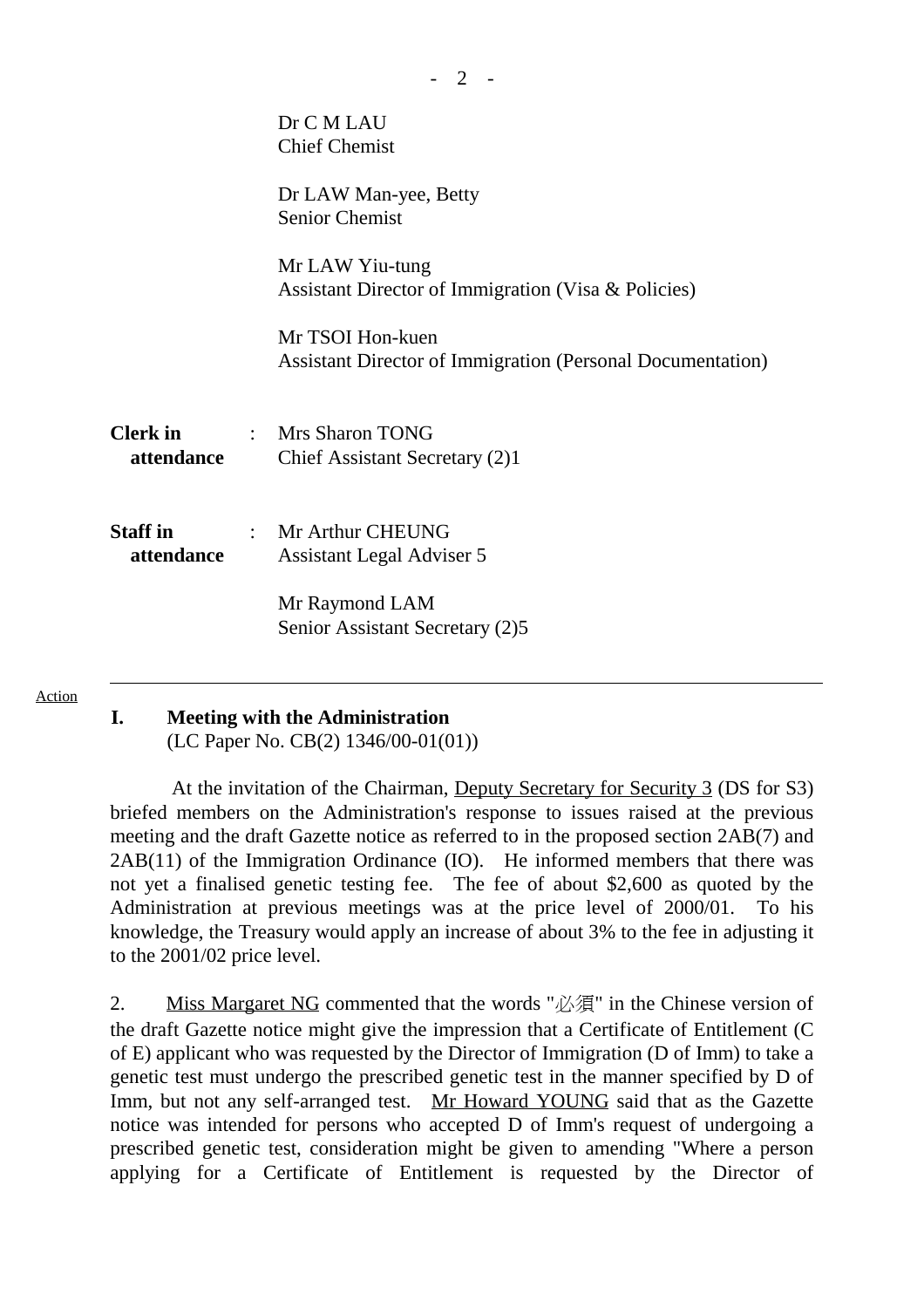Immigration..." along the line of "Where a person undergoes a genetic test as a result of the Director of Immigration requesting…".

Adm 3. DS for S3 responded that the Administration would consider revising the words "必須" in the draft Gazette notice to "須". He added that the Administration would inform the person requested to take the prescribed genetic test that the C of E application concerned would still be considered even if the person did not take the prescribed genetic test. He stressed that the Administration much hoped that a C of E applicant or claimed parent would take the prescribed genetic test in the manner specified by D of Imm when he was asked to take a test. If an applicant or claimed parent was willing to undergo a prescribed genetic test, he must take the test in the laboratory as specified in the Gazette notice. However, he could choose not to take the test in the manner as specified, in which case the C of E application would still be considered by D of Imm. However, D of Imm would ask why the test was not taken in the manner as specified and drew appropriate inference.

4. Miss Audrey EU said that if the words " $\mathcal{B}(\overline{A})$ " in the draft Gazette notice was to be revised, the word " $\mathcal{F}$ " in the proposed section  $2AB(7)(a)$  should also be revised. DS for S3 responded that the Administration did not intend to make any further amendments to the wordings in the proposed section 2AB(7)(a).

5. Mr LAU Kong-wah asked whether there were examples where an applicant or his claimed parent could not undergo a prescribed test. He said that unless full justification could be provided by the applicant or his claimed parent, he did not see that there was any reason for not taking a genetic test in the manner as specified. He recalled that he had pointed out at a previous meeting of the Bills Committee that there were certain tests, such as the examination of travel documents suspected to be forged, which should be carried out by the Government Laboratory to prevent fraud.

6. Miss Margaret NG said that it was inappropriate to determine how a piece of legislation should be drafted on the basis of whether there were examples. She considered that it should be made clear that the genetic test conducted in the manner as specified by D of Imm was not the only genetic test that could be taken by an applicant or his claimed parent.

7. Miss Margaret NG pointed out that some members had suggested at the previous meeting that the genetic testing fees and the designated laboratory in the Mainland should be set out in a piece of subsidiary legislation or in a schedule to the principal legislation. Some members also considered that an express provision should be added to safeguard personal privacy. As the Administration would not move Committee Stage amendments (CSAs) to give effect to these suggestions, she considered that the relevant CSAs should be moved by the Bills Committee.

8. Ms Audrey EU commented that the proposed section 2AB(12) should be amended so that the notices as referred to in the proposed section 2AB(7)(a) and

Action